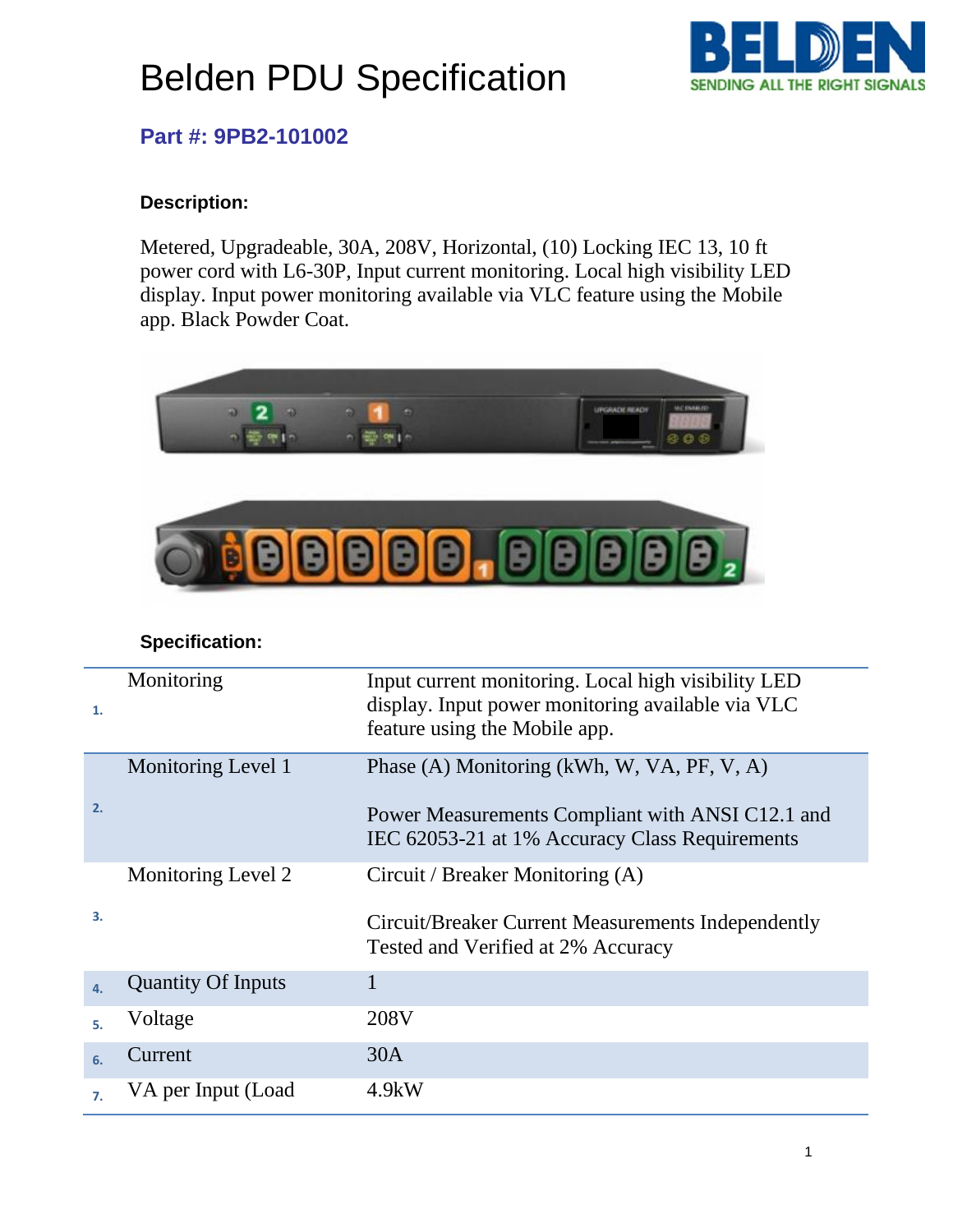# Belden PDU Specification



### **Part #: 9PB2-101002**

|     | Capacity)                                                               |                                                                                                                          |
|-----|-------------------------------------------------------------------------|--------------------------------------------------------------------------------------------------------------------------|
| 8.  | Frequency                                                               | 50/60 Hz                                                                                                                 |
| 9.  | <b>Over Current Protection</b>                                          | (2) 20A Double Pole Magnetic Breakers                                                                                    |
| 10. | Switch                                                                  | <b>Breaker/Switch Combination</b>                                                                                        |
| 11. | Scrolling / Rotatable<br>Digital Display                                | Yes                                                                                                                      |
| 12. | <b>Power Cable Wire Gauge</b>                                           | 10/3                                                                                                                     |
| 13. | Power Cable Length                                                      | 10ft                                                                                                                     |
| 14. | <b>Power Entry Location</b>                                             | Left Rear                                                                                                                |
| 15. | Plug Type                                                               | <b>NEMA L6-30P Twistlock</b>                                                                                             |
| 16. | Receptacle/Socket Type<br>#1                                            | <b>U-Lock IEC C13</b>                                                                                                    |
| 17. | Quantity on Rear #1                                                     | 10                                                                                                                       |
| 18. | Quantity per Breaker #1                                                 | 5                                                                                                                        |
| 19. | U-Lock Color ID #1                                                      | 2 Circuit = Orange, Green                                                                                                |
| 20. | Style $#1$                                                              | Individual                                                                                                               |
| 21. | Voltage per<br>Receptacle/Socket #1                                     | 208V                                                                                                                     |
| 22. | <b>Internal RMS Voltage</b><br>Sensor                                   | Yes                                                                                                                      |
| 23. | <b>Internal RMS Current</b><br>Sensor                                   | Yes                                                                                                                      |
| 24. | <b>Network Connection</b>                                               | Dual 10/100Mbps Ethernet                                                                                                 |
| 25. | <b>Network Protocols</b><br>Supported and Data<br><b>Access Formats</b> | HTTP, HTTPS (TLS 1.2), SMTP, SMTPS (TLS 1.2),<br>ICMP, DHCP, IPv4, IPv6, Syslog, SNMP v1/v2c/v3,<br>JSON, JSON API, RSTP |
| 26. | <b>IP Reset Button</b>                                                  | Yes                                                                                                                      |
| 27. | <b>Hard Reboot Button</b>                                               | Yes                                                                                                                      |